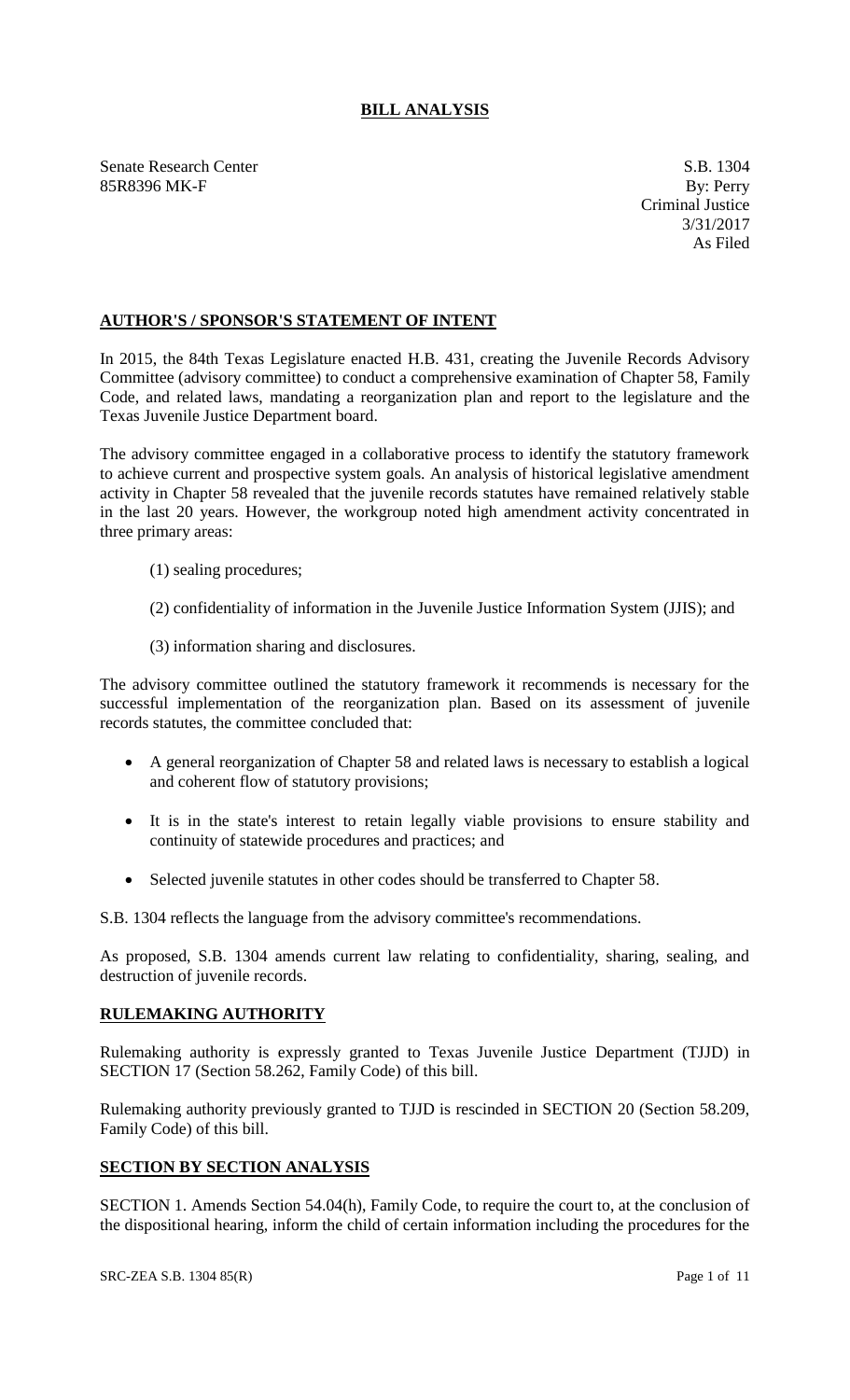sealing of the child's records under Subchapter C-1, Chapter 58, rather than Section 58.003 (Sealing of Records).

SECTION 2. Amends Section 54.04012(d), Family Code, to change a reference to Sections  $58.003(c-7)$  and  $(c-8)$  to Subchapter C-1, Chapter 58.

SECTION 3. Amends the heading to Subchapter A, Chapter 58, Family Code, to read as follows:

### SUBCHAPTER A. CREATION AND CONFIDENTIALITY OF JUVENILE RECORDS

SECTION 4. Amends the heading to Section 58.001, Family Code, to read as follows:

Sec. 58.001. LAW ENFORCEMENT COLLECTION AND TRANSMITTAL OF RECORDS OF CHILDREN.

SECTION 5. Amends Sections 58.002(a), (b), and (c), Family Code, as follows:

(a) Prohibits a child from, except as provided by Chapter 63 (Missing Children and Missing Persons), Code of Criminal Procedure, being photographed or fingerprinted without the consent of the juvenile court unless the child is taken into custody, or referred to the juvenile court for conduct that constitutes a felony or misdemeanor punishable by confinement in jail, regardless of whether the child has been taken into custody, rather than punishable by confinement in jail. Makes nonsubstantive changes.

(b) Authorizes, rather than requires, the juvenile board for a county to conduct or cause to be conducted an audit of the records of the law enforcement agency to verify the destruction of certain photographs and fingerprints and requires the law enforcement agency to make its records available for this purpose.

(c) Provides that this section (Photographs and Fingerprints of Children) does not prohibit a law enforcement officer from photographing or fingerprinting a child who is not in custody and who has been referred to the juvenile court for conduct other than conduct that constitutes a felony or misdemeanor punishable by confinement in jail if the child's parent or guardian voluntarily consents in writing to the photographing or fingerprinting of the child. Provides that consent of the child's parent or guardian is not required to photograph or fingerprint a child.

SECTION 6. Amends Section 58.0021(b), Family Code, to authorize a law enforcement agent to take temporary custody of a child to take the child's photograph, or to obtain a photograph of a child from a juvenile probation department in possession of a photograph of the child if the officer has certain probable cause.

SECTION 7. Amends Section 58.004, Family Code, as follows:

Sec. 58.004. REDACTION OF VICTIM'S PERSONALLY IDENTIFIABLE INFORMATION. (a) Requires a custodian of a record, rather than a record or file, to redact certain personally identifiable information before disclosing any juvenile court record, rather than court record or file, of a child as authorized by this chapter.

(b) Prohibits this section from applying to information that is:

(1) makes no changes to this subdivision;

(2) and (3) makes a nonsubstantive changes to these subdivisions;

(4) shared with an attorney representing the child in a proceeding under this title (Juvenile Justice Code); or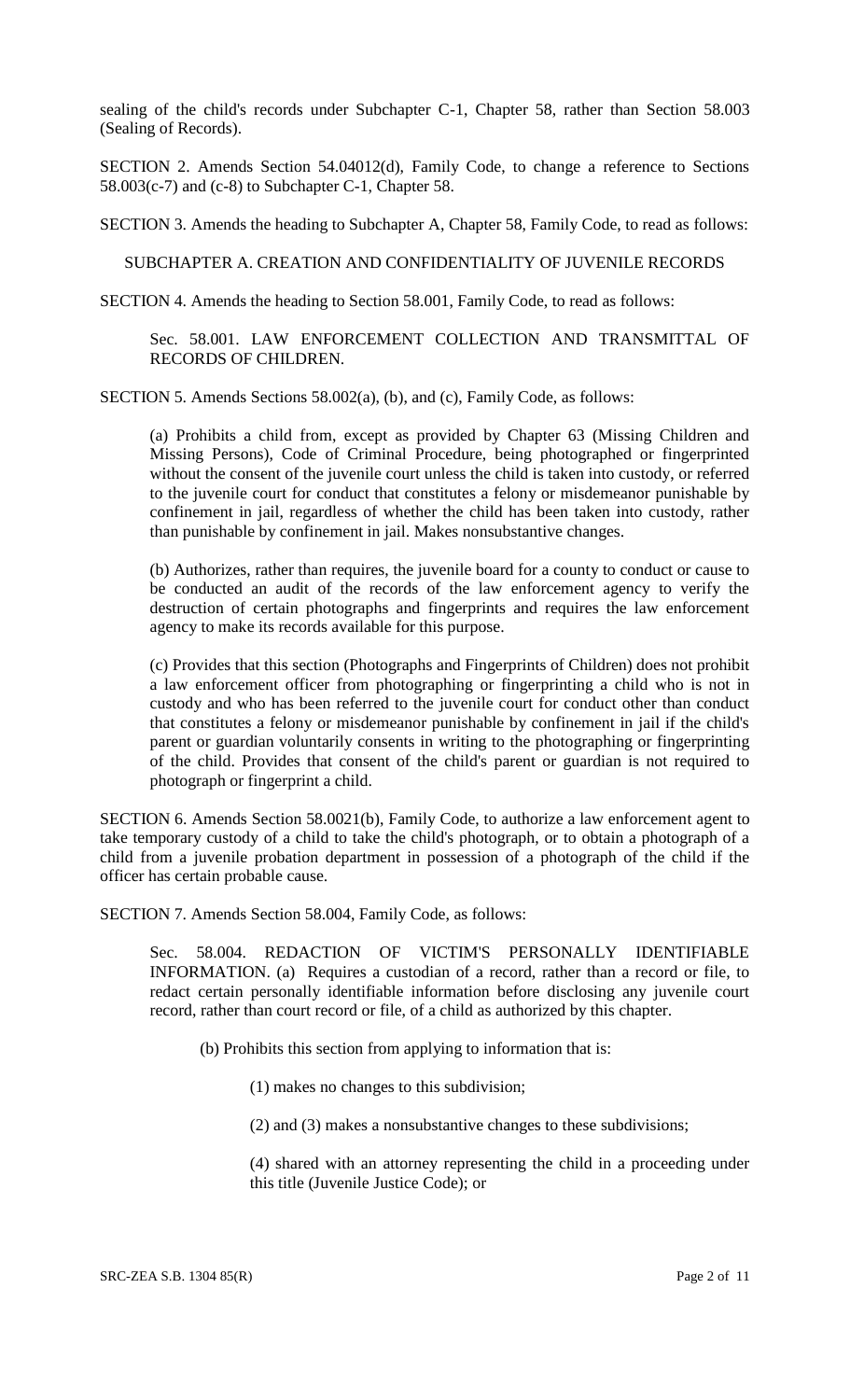(5) shared with an attorney representing any other person in a juvenile or criminal court proceeding arising from the same act or conduct for which the child was referred to juvenile court.

SECTION 8. Amends Section 58.005, Family Code, as follows:

Sec. 58.005. New heading: CONFIDENTIALITY OF FACILITY RECORDS. (a) Provides that this section applies only to the inspection, copying, and maintenance of a record, rather than records and files, concerning a child and to the storage of information from which a record could be generated, including personally identifiable information, information obtained for the purpose of diagnosis, examination, evaluations, or treatment of the child or for making a referral for treatment of the child and other records or information created by or in the possession of the Texas Juvenile Justice Department (TJJD), an entity having custody of the child under a contract with TJJD, or another public or private entity or institution having custody of the child under order of the juvenile court, including a facility operated by or under contract with a juvenile board or juvenile probation department, rather than by a public or private agency or institution providing supervision of a child by arrangement of the juvenile court or having custody of the child under order of the juvenile court.

(a-1) Authorizes the records and information to, except as provided by Article 15.27 (Notification to Schools Required), Code of Criminal Procedure, be disclosed only to, among certain entities or persons, any other person, agency, or institution having a legitimate interest in the proceeding or in the work of the juvenile court, with permission from, rather than leave of, the court.

(b) Provides that this section does not affect the collection, dissemination, or maintenance of information as provided by Subchapter B (Juvenile Justice Information System) or or Subchapter D-1 (Reports on County Internet Websites), rather than does not apply to information collected under Section 58.104 or under Subchapter D-1.

SECTION 9. Amends Section 58.0052(b), Family Code, as follows:

(b) Requires another juvenile service provider to, subject to Subsection (c) (relating to authorizing a juvenile service provider to disclose information only for certain purposes), at the request of a juvenile service provider, disclose to that provider certain information about a multi-system youth including identity records, medical and dental records, assessment or diagnostic test results, special needs, program placements, psychological diagnoses, and other related records or information.

SECTION 10. Amends the heading to Section 58.007, Family Code, to read as follows:

Sec. 58.007. CONFIDENTIALITY OF PROBATION DEPARTMENT, PROSECUTOR, AND COURT RECORDS.

SECTION 11. Amends Section 58.007, Family Code, by amending Subsections (a), (b), (g), and (i) and adding Subsection (b-1), as follows:

(a) Provides that this section applies only to the inspection, copying, and maintenance of a record, rather than the inspection and maintenance of a physical record or file, concerning a child and the storage of information concerning the child from which a physical record or file could be generated and does not affect the collection, dissemination, or maintenance of information as provided by Subchapter B or Subchapter D-1. Makes a conforming change.

(b) Authorizes the records of a juvenile court, a clerk of court, a juvenile probation department, or a prosecuting attorney relating to a child who is a party to a proceeding under this title, whether physical or electronic, with certain exceptions, to be inspected or copied only by: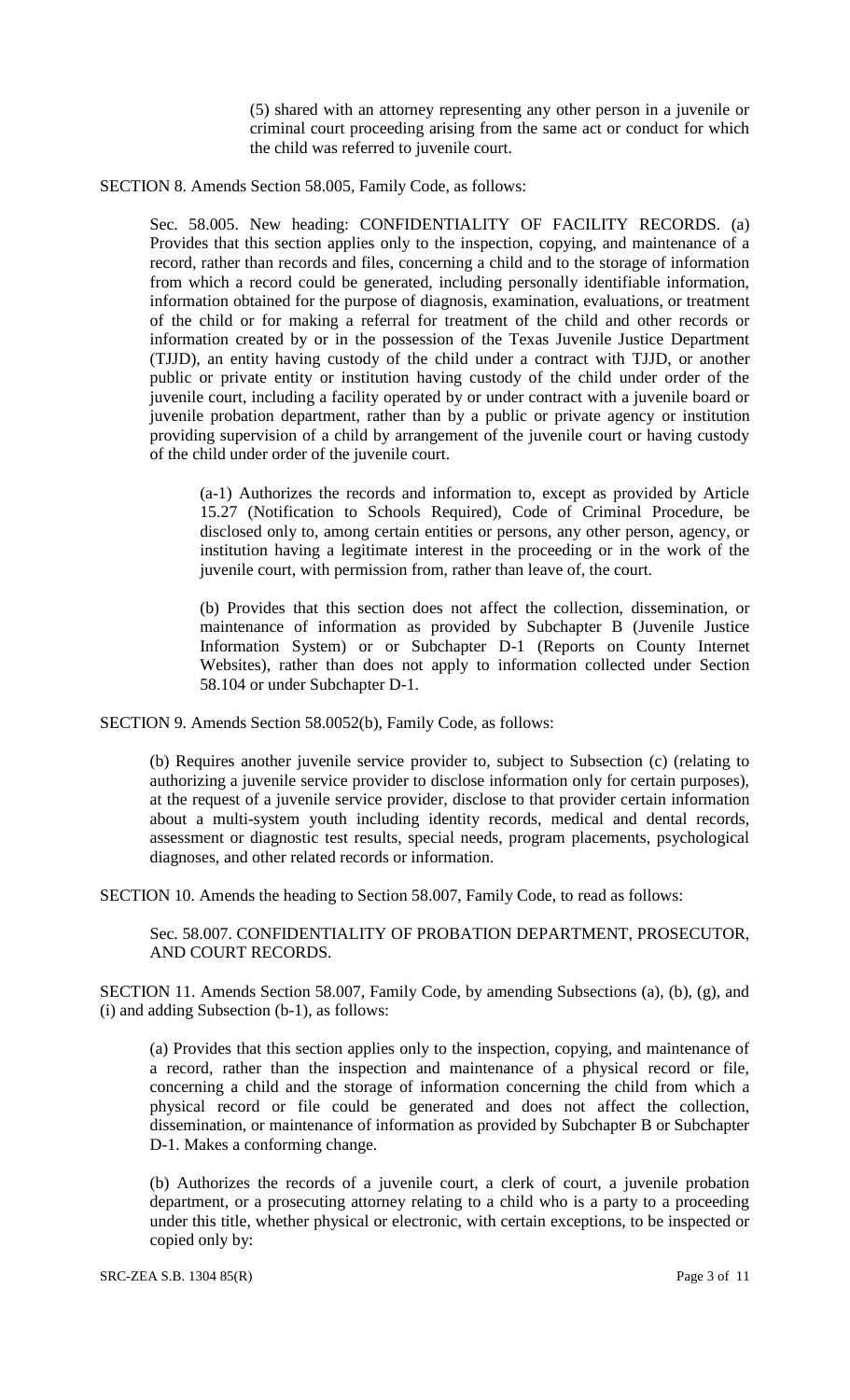(1) and (2) makes no changes to these subdivisions;

(3) an attorney representing a party in a proceeding under this title, rather than an attorney for a party to the proceeding;

(4) a person or entity to whom the child is referred for treatment or services, if the agency or institution disclosing the information has entered into a written confidentiality agreement with the person or entity regarding the protection of the disclosed information;

(5) creates this subdivision from existing subdivision (4) and makes no further changes to this subdivision; or

(6) redesignates existing subdivision (5) as subdivision (6) and changes reference to leave of to permission from.

(b-1) Provides that a person who is the subject of the records is entitled to access the records for the purpose of preparing and presenting a motion or application to seal the records.

(g) Prohibits the juvenile court from, if a record has been sealed under Subchapter C-1, providing a copy of the record to a prosecuting attorney under this subsection.

(i) Changes a reference to Subsection (b)(5) to (b)(6).

SECTION 12. Amends Subchapter A, Chapter 58, Family Code, by adding Section 58.008, as follows:

Sec. 58.008. CONFIDENTIALITY OF LAW ENFORCEMENT RECORDS. (a) Provides that this section applies only to the inspection, copying, and maintenance of a record concerning a child and to the storage of information, by electronic means or otherwise, concerning the child from which a record could be generated and does not affect the collection, dissemination, or maintenance of information as provided by Subchapter B (Juvenile Justice Information System). Provides that this section does not apply to a record or file relating to a child that is required or authorized to be maintained under the law regulating the operations of motor vehicles in this state, maintained by a municipal or justice court, or subject to disclosure under Chapter 62 (Sex Offender Registration Program), Code of Criminal Procedure.

(b) Prohibits law enforcement records concerning a child and information concerning a child that are stored by electronic means or otherwise and from which a record could be generated, except as provided by Subsection (d), from being disclosed to the public and requires these records to be, if maintained on paper or microfilm, kept separate from adult records; if maintained electronically in the same computer system as adult records, accessible only under controls that are separate and distinct from the controls to access electronic data concerning adults; and maintained on a local basis only and not sent to a central state or federal depository, except as provided by Subsection (c) or Subchapter B, D (Local Juvenile Justice Information System), or E (Statewide Juvenile Information and Case Management System).

(c) Authorizes the law enforcement records of a person with a determinate sentence who is transferred to the Texas Department of Criminal Justice (TDCJ) to be transferred to a central state or federal depository for adult records after the date of transfer and to be shared in accordance with the laws governing the adult records in the depository.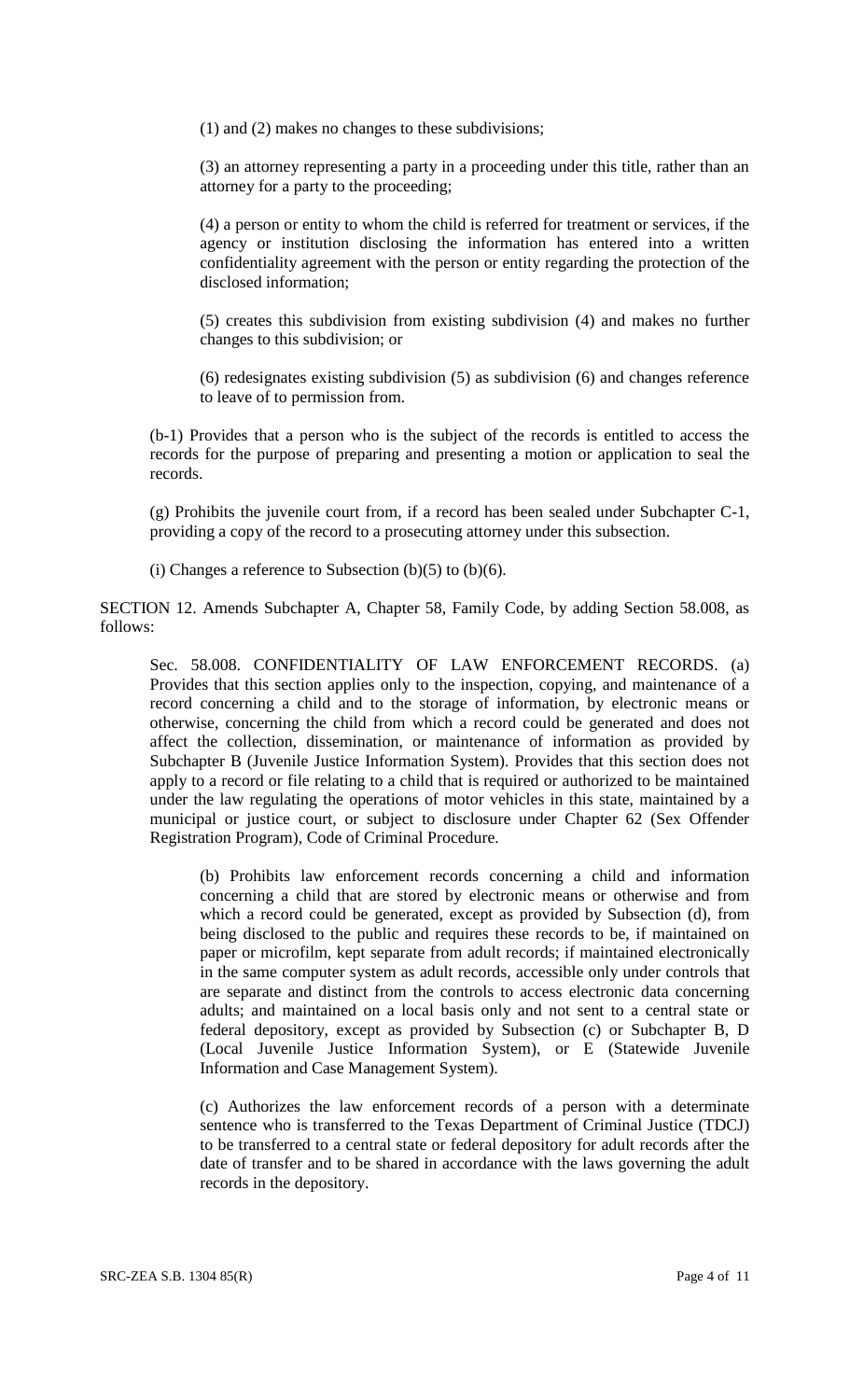(d) Authorizes law enforcement records concerning a child to be inspected or copied by a juvenile justice agency, a criminal justice agency, the child, or the child's parent or guardian.

(e) Requires the custodian of a record concerning the child under Subsection (d), before a child or a child's parent or guardian may inspect or copy a record, to redact any personally identifiable information about a juvenile suspect, offender, victim, or witness who is not the child and any information that is excepted from required disclosure under Chapter 552 (Public Information), Government Code, or any other law.

(f) Authorizes information about a child, if the child has been reported missing by a parent, guardian, or conservator of that child, to be forwarded and disseminated by the Texas Crime Information Center (TCIC) and the National Crime Information Center (NCIC).

SECTION 13. Redesignates Section 58.0072, Family Code, as Section 58.009, Family Code, and amends it, as follows:

Sec. 58.009. New heading: DISSEMINATION OF JUVENILE JUSTICE INFORMATION BY THE TEXAS JUVENILE JUSTICE DEPARTMENT.

(a) to (c) Makes no further changes to these subsections.

(d) Authorizes TJJD to grant certain entities access to juvenile justice information only for a purpose beneficial to and approved by TJJD, including a person working on a research or statistical project that meets the requirements of and is approved by TJJD and has a certain specific agreement with TJJD, rather than a governmental entity that has as specific agreement with TJJD, if that agreement meets certain criteria. Redesignates existing Paragraphs (A), (B), (C), and (D) as Subparagraphs (i), (ii), (iii), and (iv) and makes conforming changes.

(e) and (f) makes no changes to these subsections.

(g) Deletes this existing section providing that TJJD is not required to release or disclose juvenile justice information to any person not identified under this section.

SECTION 14. Amends Section 58.102(c), Family Code, to prohibit the Texas Department of Public Safety (DPS) from collecting, retaining, or sharing information relating to a juvenile except as provide by this chapter, rather than relating to a juvenile if this chapter prohibits or restricts the collection or retention of the information.

SECTION 15. Amends Section 58.104(a), (b), and (f), Family Code, as follows:

(a) Requires the juvenile justice information system to, subject to Subsection (f), consist of certain information relating to delinquent conduct committed or alleged to have been committed by a juvenile offender that, if the conduct had been committed by an adult, would constitute a criminal offense other than an offense punishable by a fine only, including information relating to the termination of probation supervision or discharge from commitment of the juvenile offender.

(b) Requires DPS to, to the extent possible and subject to Subsection (a), include in the juvenile justice information system the following information for each juvenile offender taken into custody, detained, or referred for delinquent conduct to include:

(1) to (16) makes no changes to these subdivisions;

(17) makes a nonsubstantive change to this subdivision;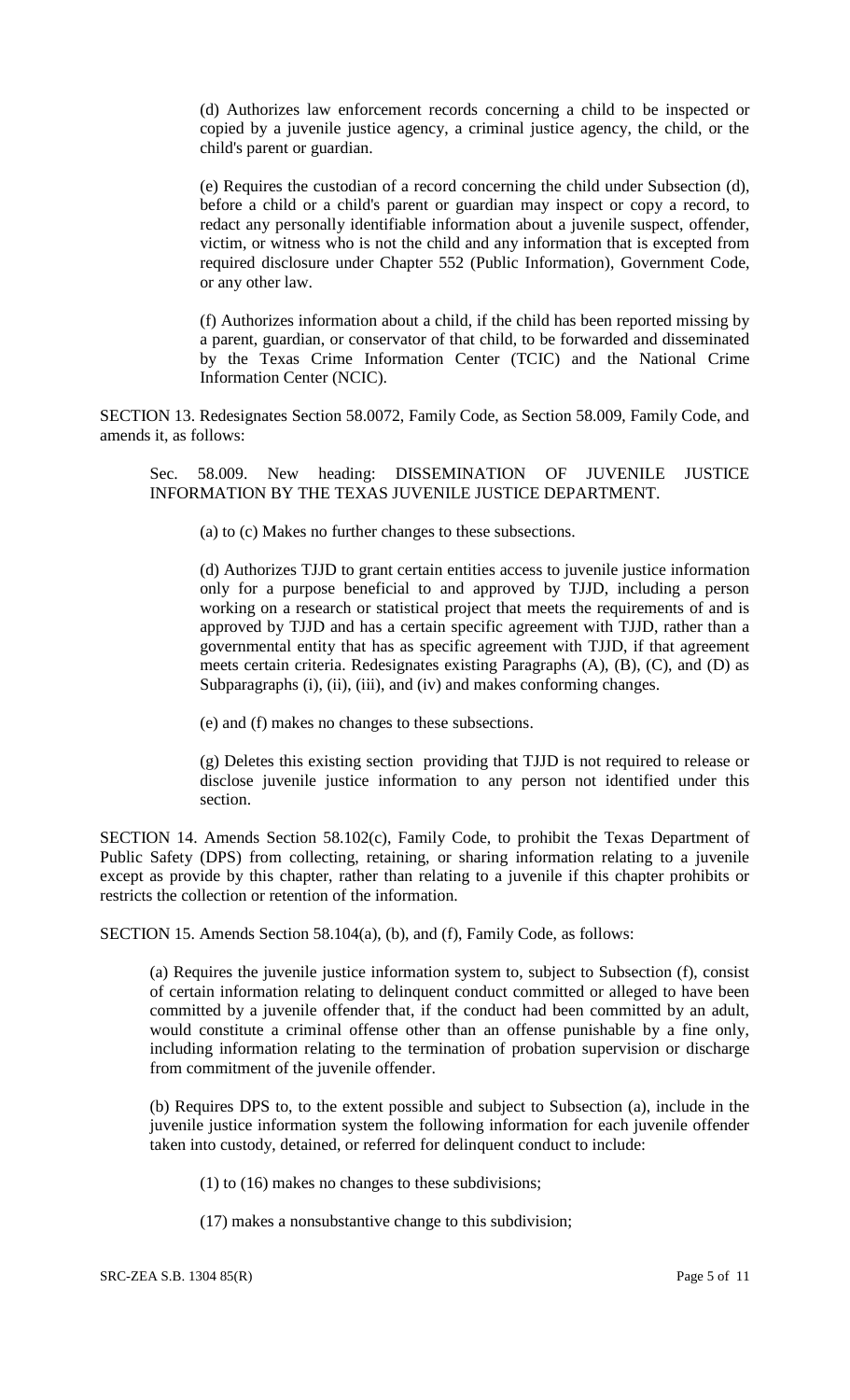(18) makes no change to this subdivision;

(19) the date any probation supervisions, including deferred prosecution supervision, was terminated; and

(20) to (22) redesignates existing Subdivisions (19) to (21) as Subdivisions (20) and to (22) and makes no further changes to these subdivisions.

(f) Changes a reference to Section 58.003 to Subchapter C-1.

SECTION 16. Amends Sections 58.106(a-2) and (b), Family Code, as follows:

(a-2) Deletes Subsection (a-1) from information established as confidential after dissemination.

(b) Provides that Subsection (a) (relating to establishing the confidentiality of information in the juvenile justice information system except under certain circumstances), rather than Subsection (a) and (a-1), does not apply to a certain document maintained by a juvenile justice or law enforcement agency.

SECTION 17. Amends Chapter 58, Family Code, by adding Subchapter C-1, as follows:

SUBCHAPTER C-1. SEALING AND DESTRUCTION OF JUVENILE RECORDS

Sec. 58.251. DEFINITIONS. Defines "electronic record," "juvenile matter," "physical record," and "record."

Sec. 58.252. EXEMPTED RECORDS. Provides that certain records are exempt from this subchapter.

Sec. 58.253. SEALING RECORDS WITHOUT APPLICATION: DELINQUENT CONDUCT. (a) Provides that this section does not apply to the records of a child referred to a juvenile court or juvenile probation department solely for conduct indicating a need for supervision.

(b) Provides that a person who was referred to a juvenile probation department for delinquent conduct is entitled to have all records related to the person's juvenile matters, including records relating to any matters involving conduct indicating a need for supervision, sealed without applying to the juvenile court if the person meets certain criteria.

(c) Provides that a person who was referred to a juvenile probation department for delinquent conduct is entitled to have all records related to the person's juvenile matters, including records relating to any matters involving conduct indicating a need for supervision, sealed without applying to the juvenile court if the person meets certain criteria.

Sec. 58.254. CERTIFICATION OF ELIGIBILITY FOR SEALING RECORDS WITHOUT APPLICATION FOR DELINQUENT CONDUCT. (a) Requires DPS to certify to a juvenile probation department that has submitted records to the juvenile justice information system that the records relating to a persons referred to the juvenile probation department appear to be eligible for sealing under Section 58.253.

(b) Authorizes DPS to issue the certification described by Subsection (a) by electronic means, including by electronic mail.

(c) Requires the juvenile probation department, except as provided by Subsection (d), by a certain date, to give notice of the receipt of the certification to the juvenile court and provide the court with a list of all referrals received by the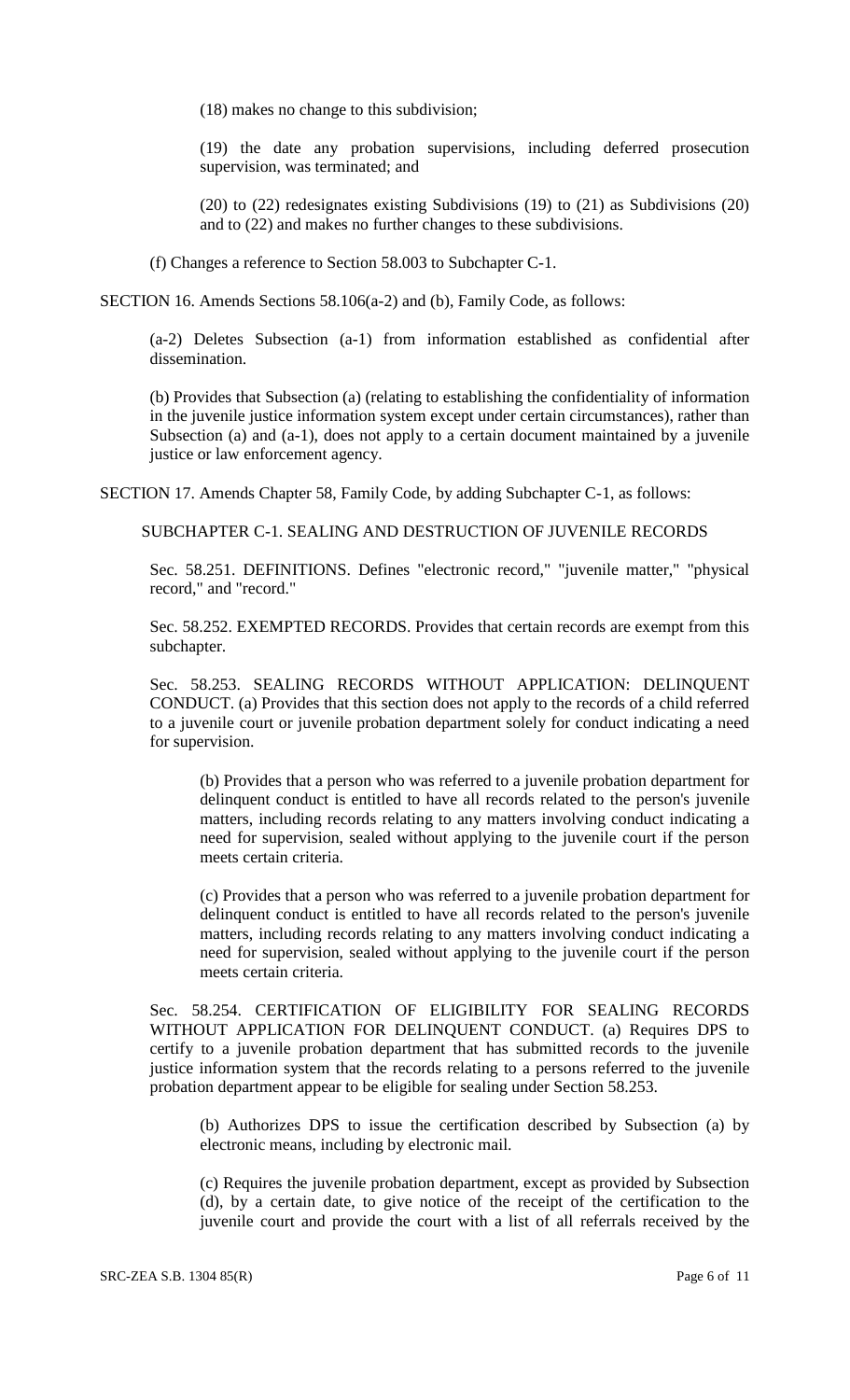juvenile probation department relating to that person and the outcome of each referral.

(d) Requires a juvenile probation department, if the juvenile probation department has reason to believe the records of the person for whom the department received a certification under Subsection (a) are not eligible to be sealed, to notify DPS by a certain date. Requires the juvenile probation department, if the juvenile probation department later determines that the person's records are eligible to be sealed, to notify the juvenile court and provide the court the information described by Subsection (c) by a certain date.

(e) Requires a juvenile probation department and DPS, if, after receiving a certification under Subsection (a), the juvenile probation department determines that the person's records are not eligible to be sealed, to update the juvenile justice information system to reflect that determination and no further action related to the records is required.

(f) Requires the juvenile court, by a certain date, to issue an order sealing all records relating to the person named in the certification.

Sec. 58.255. SEALING OF RECORDS WITHOUT APPLICATION: CONDUCT INDICATING NEED FOR SUPERVISION. (a) Provides that a person who was referred to a juvenile probation department for conduct indicating a need for supervision is entitled to have all records related to all conduct indicating a need for supervision matters sealed without applying to the juvenile court if the person is at least 18 years of age, has not been referred to the juvenile probation department for delinquent conduct, has not as an adult been convicted of a felony, and does not have any pending charges as an adult for a felony or a misdemeanor punishable by confinement in jail.

(b) Requires the juvenile probation department to give the juvenile court notice that a person's records are eligible for sealing under Subsection (a) and provide the juvenile court with a list of all referrals relating to that person received by the department and the outcome of each referral.

(c) Requires the juvenile court to issue an order sealing all records relating to the person named in the notice by a certain date.

Sec. 58.256. APPLICATION FOR SEALING RECORDS. (a) Authorizes a person, notwithstanding Sections 58.253 and 58.255, to file an application for the sealing of records related to the person in the juvenile court served by the juvenile probation department to which the person was referred. Prohibits the court from charging a fee for filing the application, regardless of the form of the application.

(b) Requires an application to contain certain information or the reason that one or more of the requirements is not included. Sets forth the required information.

(c) Authorizes the juvenile court, except as provided by Subsection (d), to order the sealing of records related to all matters for which the person was referred to the juvenile probation department if the person meets certain requirements.

(d) Prohibits a court from ordering the sealing of the records of a person who received a determinate sentence for engaging in certain conduct, is currently required to register as a sex offender under Chapter 62, Code of Criminal Procedure, or was committed to TJJD or to a post-adjudication secure correctional facility under Section 54.04011, unless the person has been discharged from the agency to which the person was committed.

(e) Authorizes the court to, on receipt of an application under this section, order the sealing of the person's records immediately, without a hearing or to hold a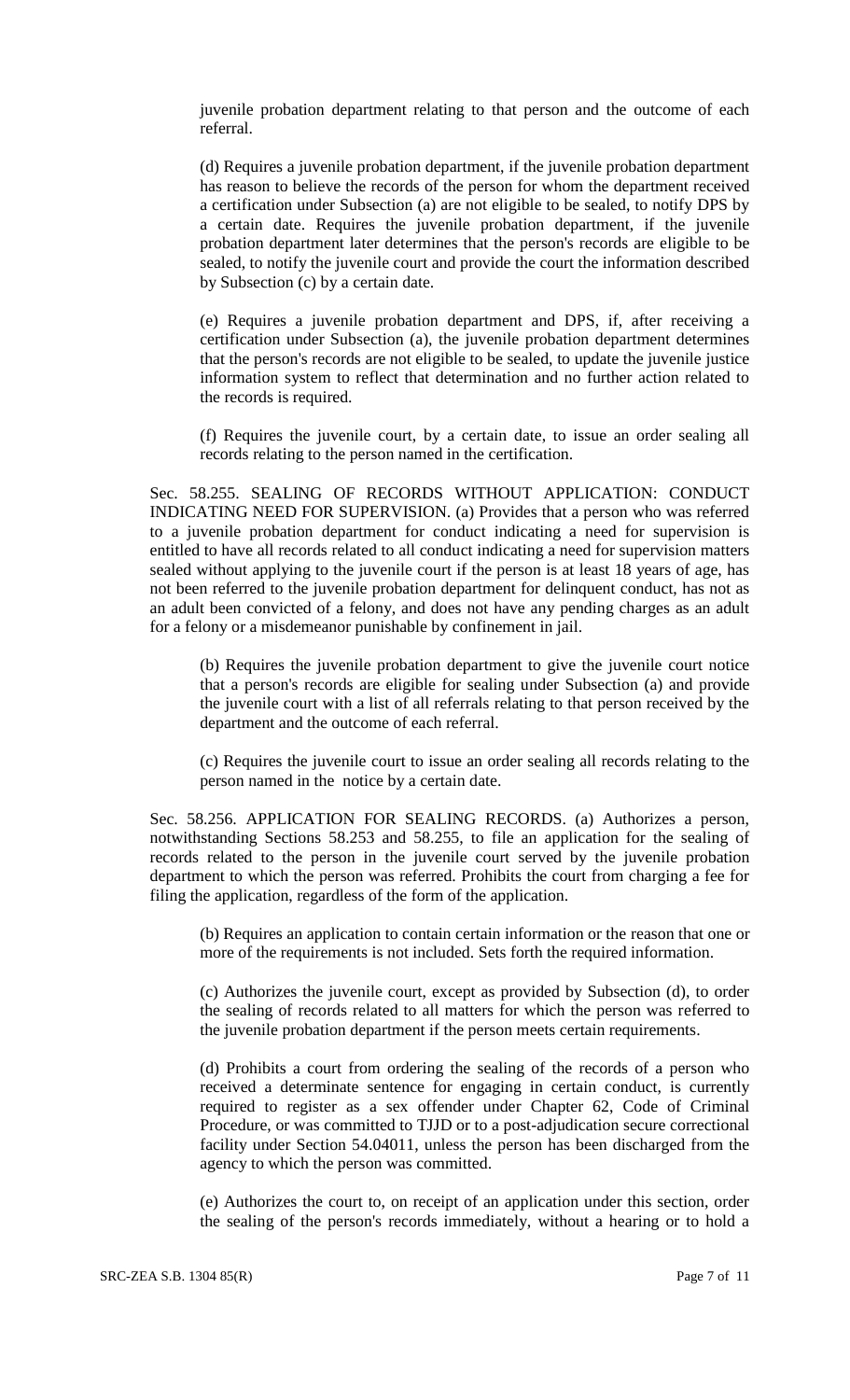hearing under Section 58.257 at the court's discretion to determine whether to order the sealing of the person's records.

Sec. 58.257. HEARING REGARDING SEALING OF RECORDS. (a) Requires a hearing regarding the sealing of a person's records to be held not later than the 60th day after the date the court receives the person's application under Section 58.256.

(b) Requires the court to give reasonable notice of a hearing to certain concerned individuals.

Sec. 58.258. ORDER SEALING RECORDS. (a) Requires an order sealing the records of a person under this subchapter to include either certain required information or the reason one or more of the required information is not included in the order.

(b) Requires the court, not later than a certain date, to provide a copy of the order to DPS; TJJD, if the person was committed to TJJD; the clerk of court; the juvenile probation department serving the court; the prosecutor's office; each law enforcement agency that had contact with the person in relation to the conduct that is the subject of the sealing order; each public or private agency that had custody of or that provided supervision or services to the person in relation to the conduct that is the subject of the sealing order; and each official, agency, or other entity that the court has reason to believe has any record containing information that is related to the conduct that is the subject of the sealing order.

(c) Provides that on entry of the order, all adjudications relating to the person are vacated and the proceedings are dismissed and treated for all purposes as if the adjudication had never occurred. Requires the clerk of court to seal all court records relating to the proceedings, including any records created in the clerk's case management system and to send copies of the order to all entities listed in the order.

Sec. 58.259. ACTIONS TAKEN ON RECEIPT OF ORDER TO SEAL RECORDS. (a) Requires an entity receiving an order to seal the records of a person issued under this subchapter to, by a certain date, take the following actions, as applicable:

> (1) requires DPS to limit access to the records relating to the person in the juvenile justice information system to only TJJD for the purpose of conducting research and statistical studies, to destroy any other records relating to the person in DPS's possession, including DNA records as provided by Section 411.151 (Expunction or Removal of DNA Records), Government Code, and to send written verification of the limitation and destruction of the records to the issuing court;

> (2) requires TJJD to seal all records relating to the person, other than those exempted from sealing under Section 58.252, and send written verification of the sealing of the records to the issuing court;

> (3) requires a public or private agency or institution that had custody of or provided supervision or services to the person who is the subject of the records, the juvenile probation department, a law enforcement entity or a prosecuting attorney to seal all records relating to the person and send written verification of the sealing of the records to the issuing court; and

> (4) requires any other entity that receives an order to seal a person's records to send any records relating to the person to the issuing court, delete all index references to the person's records, and send written verification of the deletion of the index reference to the issuing court.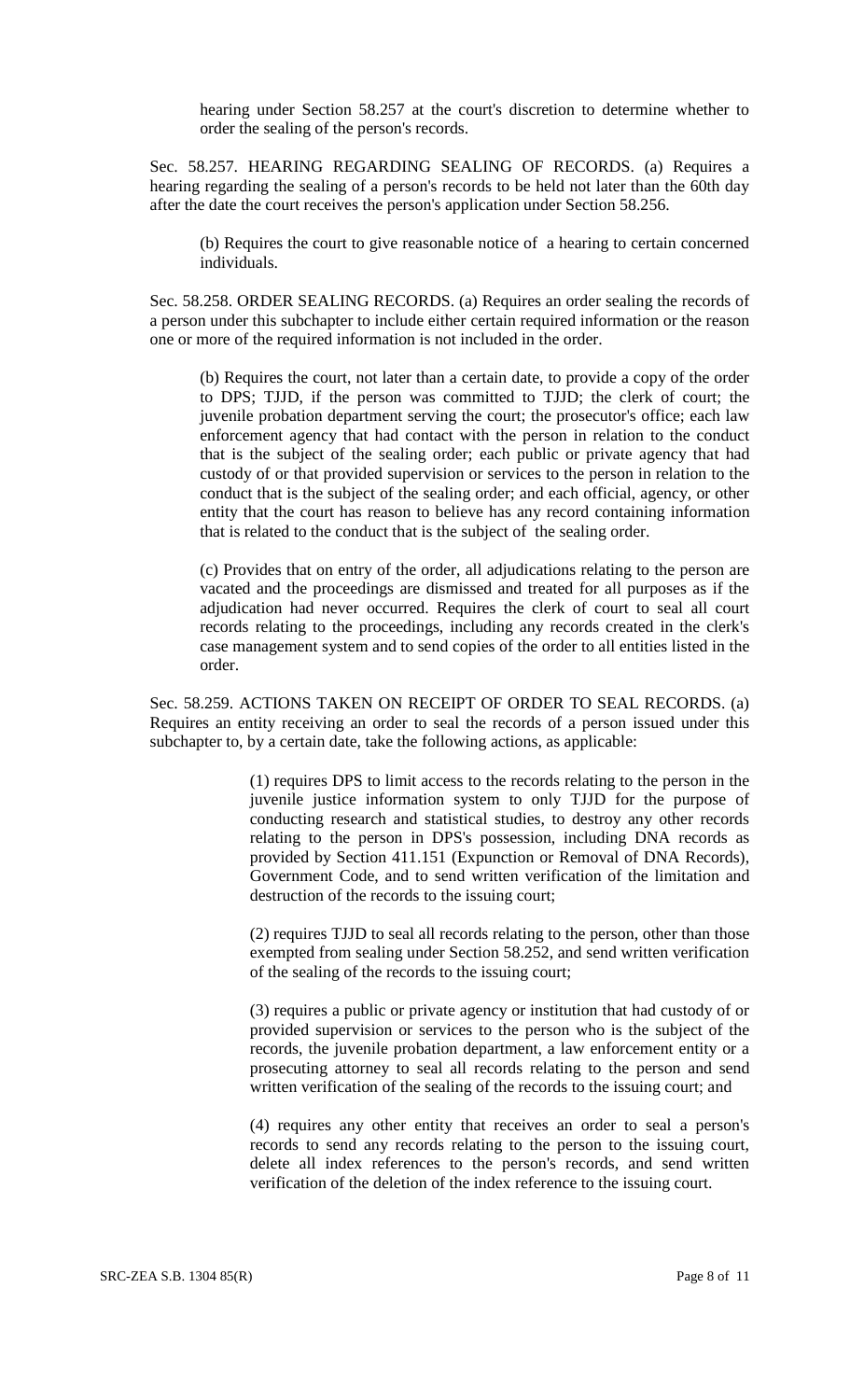(b) Provides that physical or electronic records are considered sealed, regardless of whether the records are destroyed if the records are securely stored in a manner that only allows access to the records by the entity's custodian of records.

(c) Requires an entity, if the entity that received an order to seal records relating to a person later receives an inquiry about a person or the matter contained in the records, to respond that no records relating to the person or the matter exist.

(d) Requires an entity, if the entity receiving an order to seal records under this subchapter is unable to comply with the order because the information in the order is incorrect or insufficient to allow the entity to identify the records that are subject to the order, to notify the issuing court by a certain date after the date of receipt of the order. Requires the court to take any actions necessary and possible to provide the needed information to the entity, including contacting the person who is the subject of the order or the person's attorney.

(e) Requires an entity, if the entity receiving a sealing order under this subchapter has no records related to the person who is the subject of the order, to provide written verification of that fact to the issuing court by a certain date.

Sec. 58.260. INSPECTION AND RELEASE OF SEALED RECORDS. (a) Authorizes a juvenile court to allow, by order, the inspection of records sealed under this subchapter only by certain individuals.

(b) Authorizes the court, after a petitioner inspects records, to order the release of any or all of the records to the petitioner on the motion of the petitioner.

Sec. 58.261. EFFECT OF SEALING RECORDS. (a) Provides that a person whose records have been sealed under this subchapter is not required to state in any proceeding or in any application for employment, licensing, admission, housing, or other public or private benefit that the person has been the subject of a juvenile matter.

(b) Prohibits a person's denial of the existence of sealed records or of the person's involvement in a juvenile matter, the information in the records, or the fact that the records once existed, from being used against the person in any manner, including in certain proceedings or processes.

(c) Prohibits a person who is the subject of records sealed under this subchapter from waiving the protected status of the records or the consequences of the protected status.

Sec. 58.262. INFORMATION GIVEN TO CHILD REGARDING SEALING OF RECORDS. (a) Requires an employee of juvenile probation department, when a child is referred to the juvenile probation department, to give the child and the child's parent, guardian, or custodian a written explanation describing the process of sealing records under this subchapter and a copy of this subchapter.

(b) Requires a probation officer or official at TTJD, as appropriate, to, on the final discharge of a child, or on the last official action in the matter if there is no adjudication, give the child and the child's parent, guardian, or custodian a written explanation regarding the eligibility of the child's records for sealing under this subchapter and a copy of this subchapter.

(c) Requires that the written explanation provided to a child under Subsections (a) and (b) include certain requirements and certain information for a record to be eligible for sealing.

(d) Requires TJJD to adopt rules to implement this section and to facilitate the effective explanation of the information required to be communicated by this section.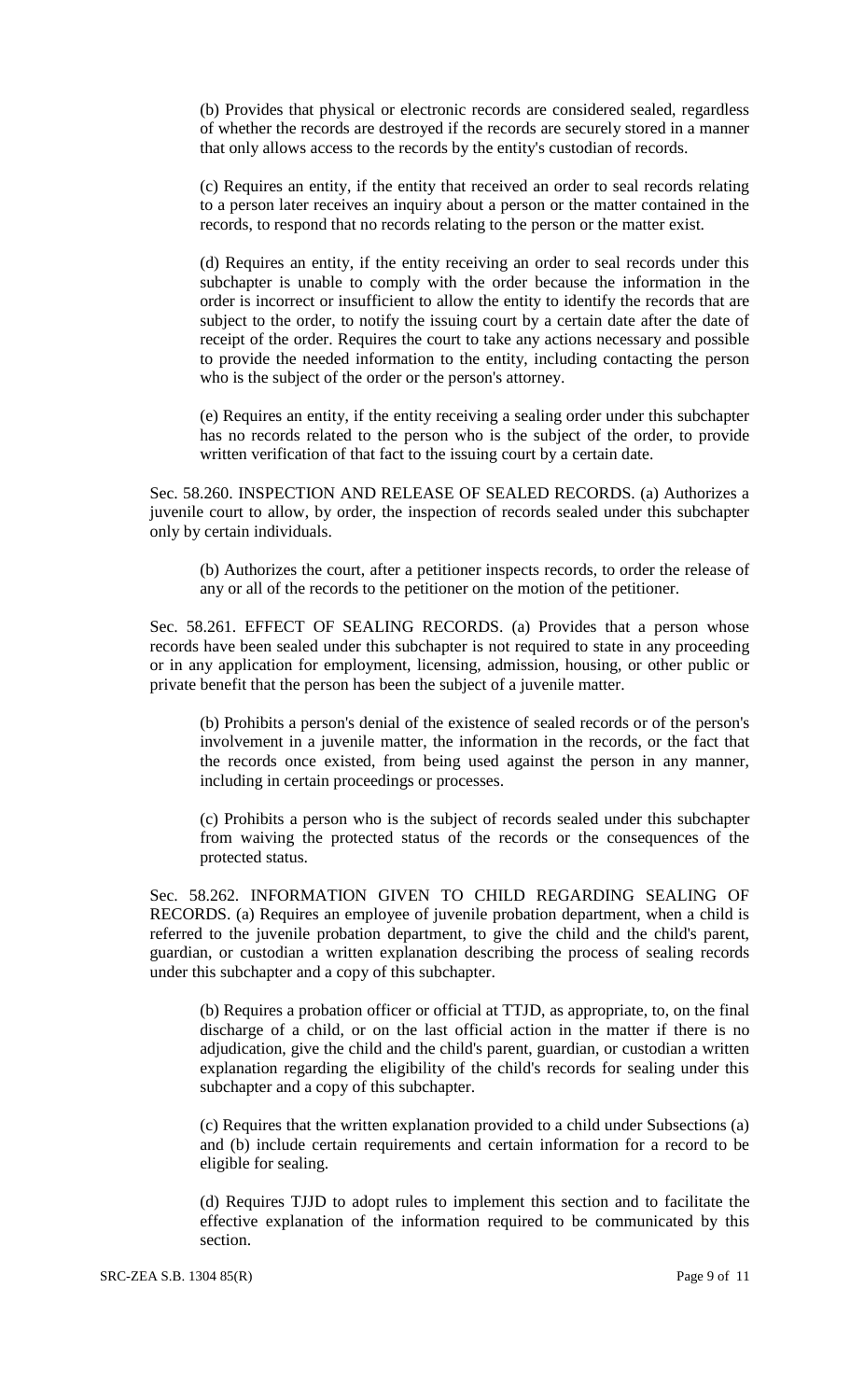Sec. 58.263. DESTRUCTION OF RECORDS: NO PROBABLE CAUSE. Requires the court to order the destruction of the records relating to the conduct for which a child is taken into custody, including records contained in the juvenile justice information system, if a certain determination is made.

Sec. 58.264. PERMISSIBLE DESTRUCTION OF RECORDS. (a) Authorizes a juvenile board, in relation to the records in the possession of the juvenile probation department; the head of a law enforcement agency, in relation to the records in the possession of the agency; and a prosecuting attorney, in relation to the records in the possession of the prosecuting attorney's office, to authorize the destruction of records in a closed juvenile matter, subject to Subsections (b) and (c) of this section, Section 202.001 (Destruction of Records), Local Government Code, and any other restrictions imposed by an entity's records retention guidelines, regardless of the date the records were created.

(b) Authorizes the records related to a person referred to a juvenile probation department to be destroyed if the person meets certain criteria.

(c) Authorizes a record, if the record contains information relating to more than one person referred to a juvenile probation department, to only be destroyed if the destruction of the record is authorized under this section and if information in the record that may be destroyed under this section can be separated from information that is not authorized to be destroyed.

(d) Provides that electronic records are considered to be destroyed if the electronic records, including the index to the records, are deleted.

(e) Provides that converting physical records to electronic records and subsequently destroying the physical records while maintaining the electronic records is not considered destruction of a record under this subchapter.

(f) Provides that this section does not authorize the destruction of the records of the juvenile court or clerk of court.

(g) Provides that this section does not authorize the destruction of records maintained for statistical and research purposes by TJJD in a juvenile information and case management system authorized under Section 58.403.

(h) Provides that this section does not effect the destruction of physical records and files authorized by the Texas State Library Records Retention Schedule.

Sec. 58.265. JUVENILE RECORDS NOT SUBJECT TO EXPUNCTION. Provides that records to which this chapter applies are not subject to an order of expunction issued by any court.

SECTION 18. Amends Section 58.112, Family Code, by transferring it to Chapter 203, Human Resources Code, and redesignating it as Section 203.019, Human Resources Code.

SECTION 19. Amends Section 411.151(a), Government Code, to change a reference to Section 58.003, Family Code, to Subchapter C-1, Chapter 58, Family Code.

SECTION 20. Repealer: Section 58.001(b) (relating to the availability of the records of children), Family Code.

Repealers: Sections 58.003 (Sealing of Records) and 58.006 (Destruction of Certain Records), Family Code.

Repealers: Sections 58.007(c) (relating to prohibiting disclosure of law enforcement records and files concerning a child and stored information), (d) (relating to authorizing transfer of law enforcement files and records of a person transferred from TJJD to